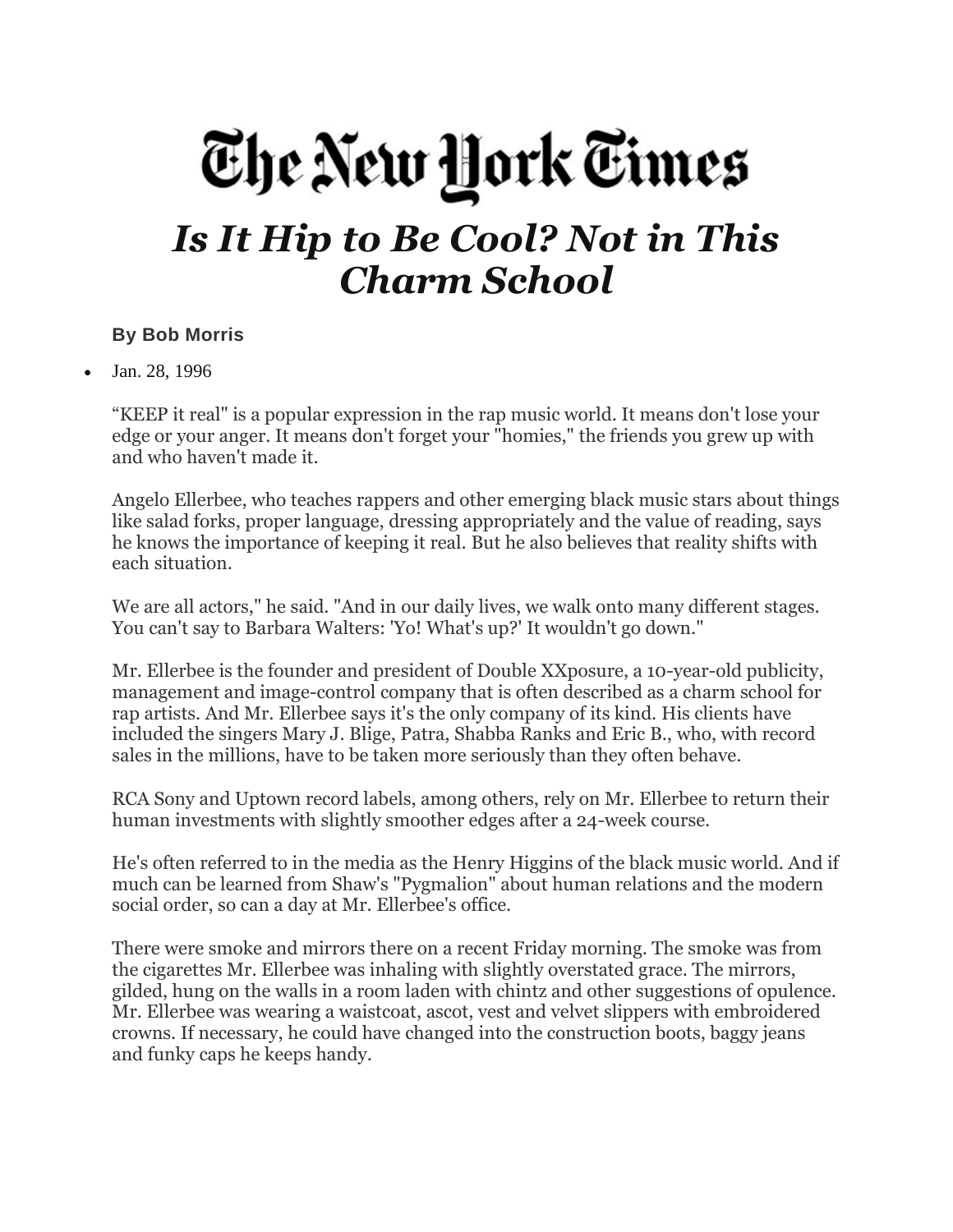"I like people to feel comfortable around me," Mr. Ellerbee, 38, said. "I dress so people can relate. I'm going to a school next week in East Orange, and I already picked out the black jumper I'm going to wear. The kids will think it's phat, so they'll listen to me when I tell them not to do drugs."

Like any good arbiter of etiquette, he knows that little things, like looking people in the eye during a conversation, can make life easier. He knows that reading is not only good for the mind, but also useful when multimillion-dollar contracts are involved.

"I think education is important," said Mr. Ellerbee, who usually bills his clients \$250 an hour.

He grew up in a housing project in Newark, attended the Fashion Institute of Technology, lived in Paris, trained at the Alvin Ailey Dance Theater in New York and worked in the publicity department of Chrysalis Records before starting his own business.

"These days," he said, "children are being raised by children. Who's going to teach them respect?"

Mr. Ellerbee's first client of the day was a handsome young reggae singer named Yvad (pronounced ee-VAHD), who lives in rural Jamaica and recently signed with the Tuff Gong record label. Yvad would be getting a second dose of Mr. Ellerbee's "interviewing technique" class before heading out for 10 press interviews later in the afternoon.

"Here's the situation," Mr. Ellerbee said to Yvad, who was sitting face to face with a staff member who had assumed the role of a monstrously critical journalist.

"Your job is to make him love you," Mr. Ellerbee told the singer. "Not your music -- you. You're going to make a friend by turning this interview into a conversation. You're not going to play into his negativeness. You're going to play over it."

Mr. Ellerbee clapped his hands like an old-time Hollywood director, and they began. Yvad, a shy Rastafarian with an appealingly languid posture, wasn't aggressive enough to talk over anybody. He's a listener, given to long pauses and stroking his goatee while thinking.

It wouldn't do.

"Don't think about the question, just answer it," Mr. Ellerbee yelled at one point.

"You look so bored!" he interupted seconds later, as he yanked a big mirror off the wall. "You have to show some excitement! I'm going to hold this mirror right here so you can look at yourself and tell me what you think your facial expression is saying. Do you feel you have good eye contact? Do you feel yourself looking out the window or at the floor? Be honest!"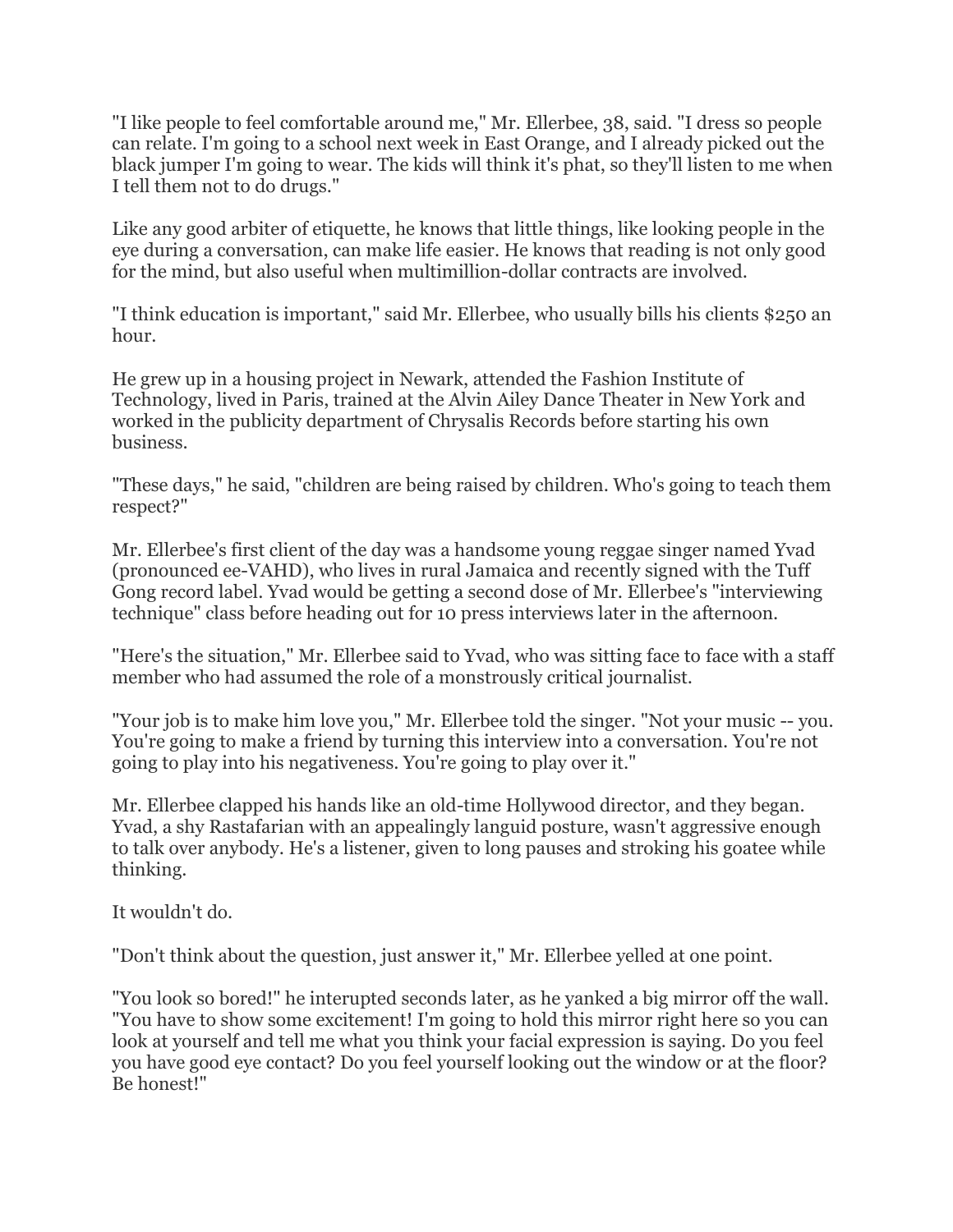Yvad looked more pained than a patient in a dentist's chair.

"When I pause," Yvad said, "it's just because I'm thinking. When I lower my head, it's just a thought coming."

I T wouldn't do.

"You have to think of each interview as the sale of records," Mr. Ellerbee said. "Let's say 500 units. This interview could be a platinum record for you."

Yvad nodded. He may come from a highly spiritual culture, but he also understands record sales. After a few more harangues from Mr. Ellerbee, it was time for him to go off and meet some real press.

"I don't want to hear from anybody after your interviews today that you're shy," Mr. Ellerbee told the singer. "Look them dead in the eye and sell it like you've never sold it before."

Yvad, who believes that his music comes from the spirit within and that his work is just a part of "the Father's wish," smiled.

"All right," Yvad said, as he walked out of the office. "One love."

"One love," Mr. Ellerbee replied.

Nothing is new under the show business sun. Several decades after Louis B. Mayer was having his stable of stars clothed and groomed to reflect the good life as he saw it, Berry Gordy set up a finishing school at his Motown Records. There, under the direction of Maxine Powell, Marvin Gaye improved his walk and learned to keep his eyes open when he sang. The Supremes, three young women from a Detroit housing project, learned to shimmy in a nonvulgar way and to look happy, not pained, when they sang.

Mr. Gordy's goal was to make his stable of artists acceptable to white, middle-class America. Although Mr. Ellerbee believes every artist should be able to dine with the Queen of England and the chief executive of Sony, not to mention Barbara Walters, his etiquette training is often about harm reduction, rather than fine-tuning.

"Angelo takes the element of surprise away," said Mary Moore, the publicity director for black music at RCA records, a frequent client of Double XXposure. Surprise, she said, is the behavior that new artists exhibit that sometimes offends executives, listeners and journalists.

A couple of years ago, for example, Shabba Ranks, a Grammy Award-winning reggae star, stated on network television that if God had wanted homosexuality, he would have created Adam and Steve. Mr. Ellerbee was contracted by Epic/Sony Records to work with Mr. Ranks right after that.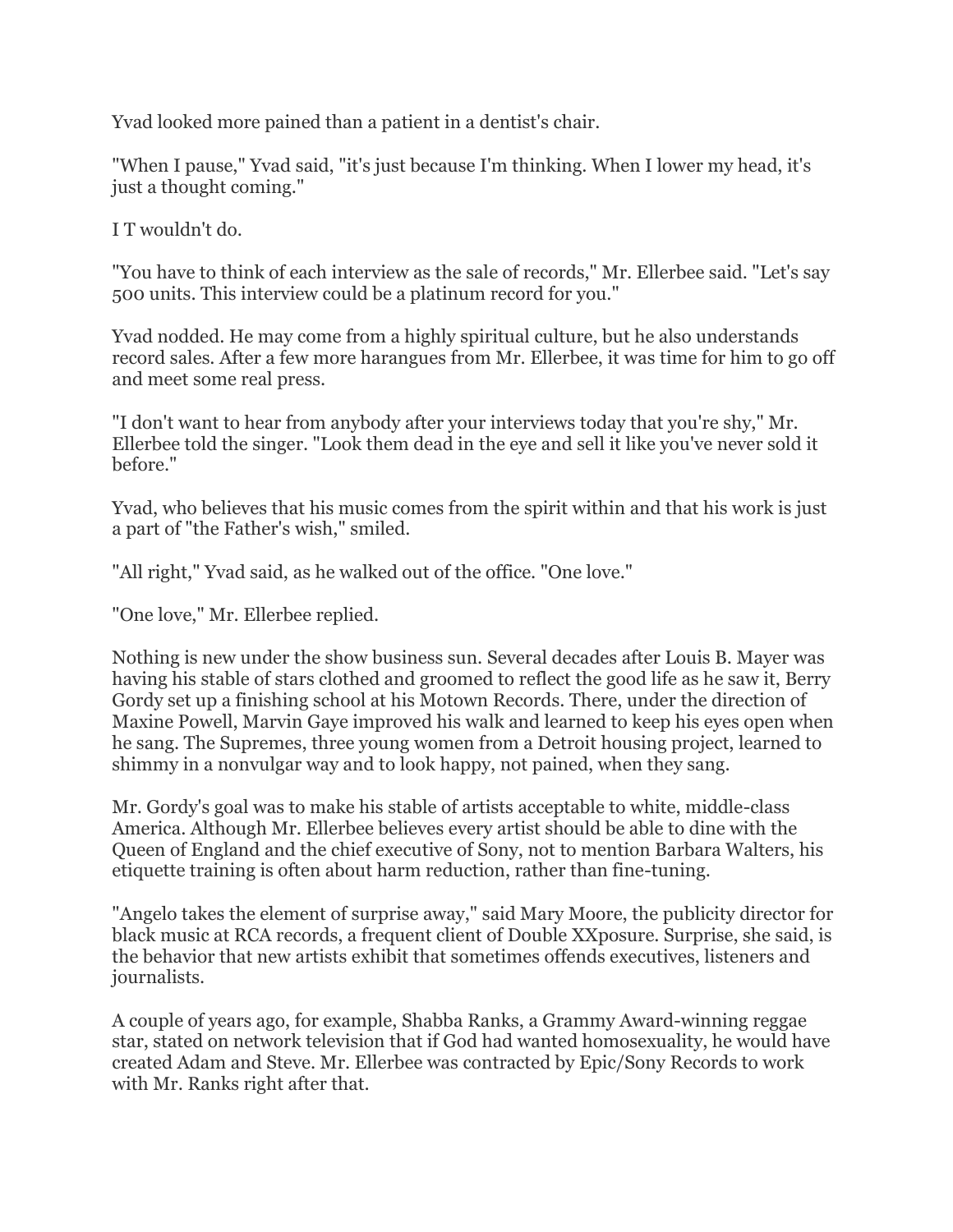Ms. Moore knows the dangers of becoming too smooth and slick in a field in which being bad or even a criminal isn't necessarily bad for record sales. "There's nothing wrong with a rapper being real," she said, "as long as they're not awful."

Having been out on promotional tours with newly signed rap groups, Ms. Moore has seen awful. She's seen singers in restaurants reject fancy meals and show up at private parties with large groups of rude friends she couldn't accommodate. She's seen rappers throw fits in hushed hotel lobbies when their rooms weren't ready. She's seen young artists tell morning radio hosts that it's too early to be doing an interview, then take CD's from the bins on the way out of the station. She's seen them do all kinds of things to sabotage their careers long before they're successful enough to be calling all the shots.

"I usually just tell them that they could use some work," said Ms. Moore, whose company, RCA, signed Elvis Presley in the mid-1950's.

"Elvis was the original behavior problem at RCA," she said.

Mr. Ellerbee takes credit for masterminding the image make-over of Patra, the Jamaican "ragamuffin" reggae singer, who went to him in ripped jeans and departed with a penchant for Todd Oldham and Dolce & Gabbana. Mr. Ellerbee's time last summer with Mary J. Blige, the rhythm-and-blues singer who has two platinum albums and a terrible reputation for rudeness, ended more disconcertingly.

Ms. Blige left Mr. Ellerbee's 24-week course in the fall with only seven classes to go. Not long after that, the singer was captured at her worst in a profile for Interview magazine by Veronica Webb, the supermodel. In the article, Ms. Webb described how Ms. Blige smoked pot, opened a Heineken bottle with her teeth and tried to pick a fist fight with her.

"That interview bothered me," Mr. Ellerbee recalled. "Does the public need to know that Mary opened a beer bottle with her teeth?" he asked, adding that the singer should have canceled the interview if she was having a bad day. "Mary J. Blige doesn't need a bodyguard at her side night and day. She needs a publicist."

A T about noon, another singer whose background and demeanor are about as different from Ms. Blige's as rap is to easy-listening music, appeared in the carefully lighted midtown offices of Double XXposure.

It was Rhonda Ross, an unsigned jazz singer and songwriter who also happens to be the daughter of Diana Ross and Berry Gordy. This day's session was an image consultation. Mr. Ellerbee loaded her into a hired sedan to go shopping.

"I detest shopping," said Ms. Ross, 24, a petite Brown University graduate who prefers bookstores and having clothes made for her by a designer friend. "But I like looking good." And she was, wearing a black ensemble of knee-length boots, miniskirt, her fiance's coat and a turtleneck that belongs to her mother.